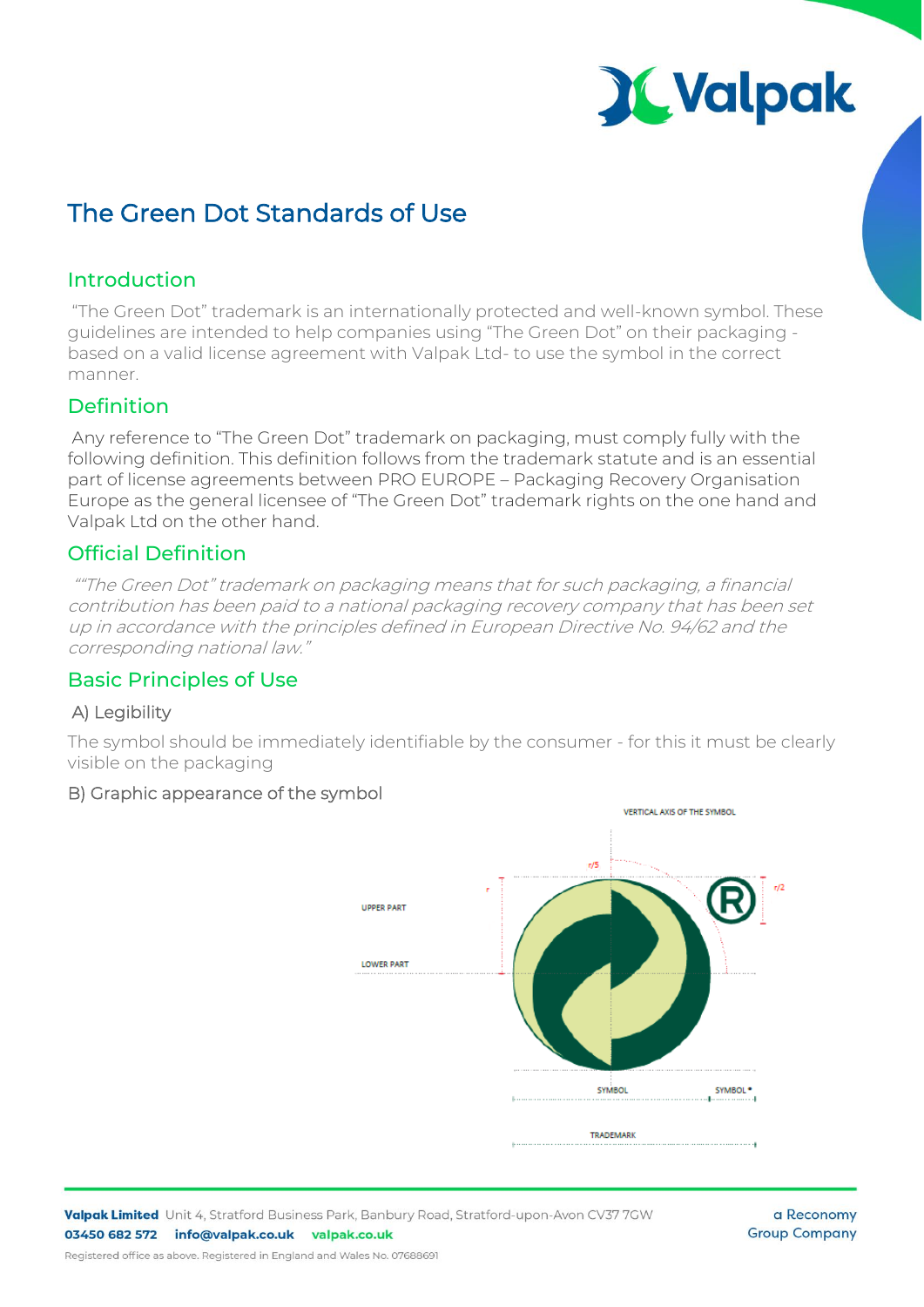"The Green Dot" trademark is a circle containing two entwined arrows around a vertical axis. The central axis must be vertical in relation to the wording on the packaging.

It also includes the symbol "®"which shows that "The Green Dot" symbol is a registered trademark.

The symbol is a character from the Chalet typeface family: the font used is Chalet London Nineteen Sixty.

The diameter of the circle is half of "The Green Dot's" radius. The space between "The Green Dot" and the symbol "®" is equal to one fifth of "The Green Dot's" radius.

Use of the "®" in connection with "The Green Dot" is strongly recommended, but not obligatory.

#### C) Institutional colours

The arrow pointing left is light green – Pantone 366C.

The arrow pointing right is dark green – Pantone 343C.



#### D) Use on coloured backgrounds

The use of Pantone 366c and 343c or equivalent four colours is not compulsory but is recommended if the label or packaging is printed in 4 colours. In other cases, the symbol may use another colour on a white or coloured background:



Valpak Limited Unit 4, Stratford Business Park, Banbury Road, Stratford-upon-Avon CV37 7GW 03450 682 572 info@valpak.co.uk valpak.co.uk



Registered office as above. Registered in England and Wales No. 07688691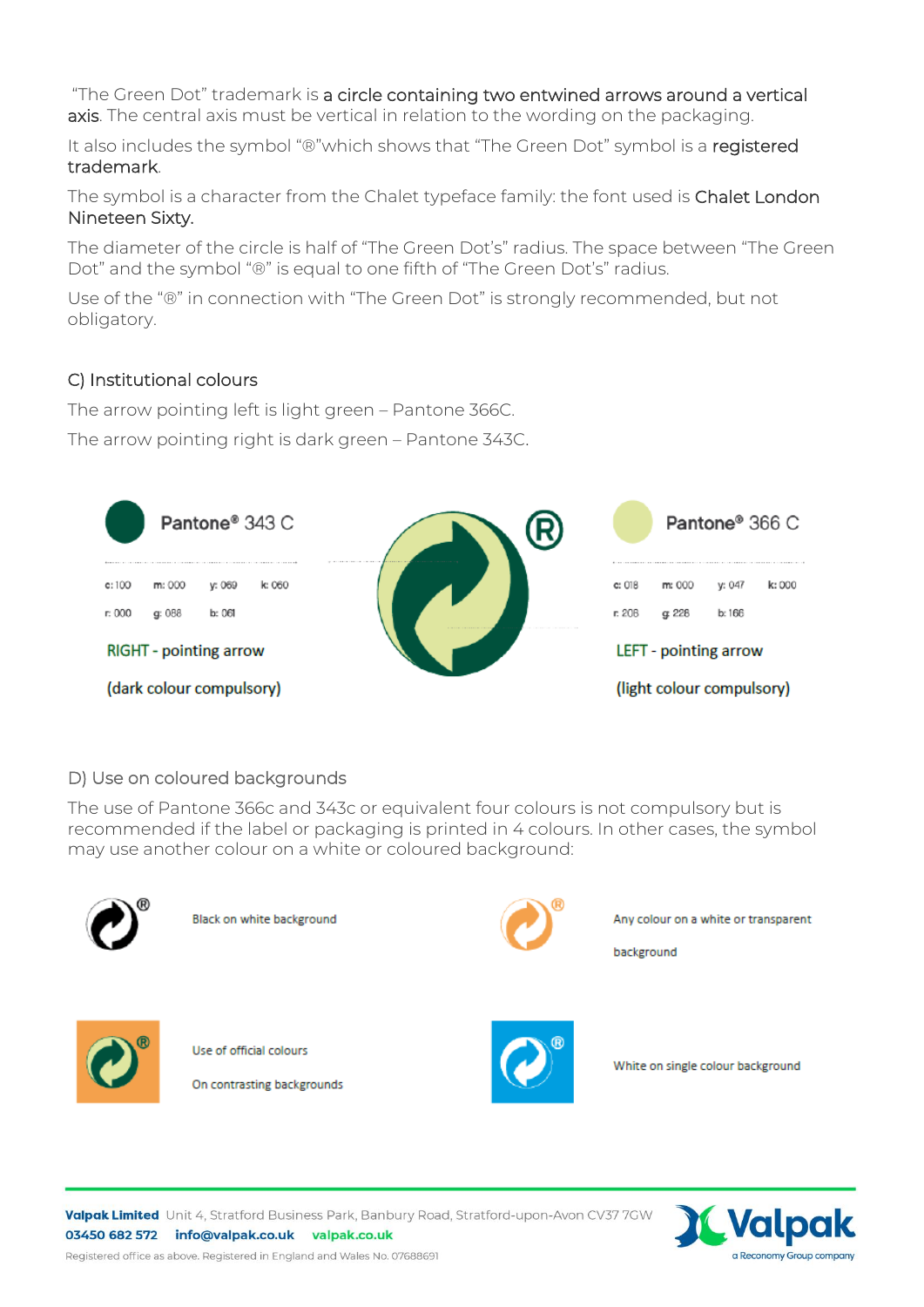The arrow pointing to the right should always be darker than the left-pointing arrow.

#### E) Use on photographic backgrounds

"The Green Dot" should contrast as much as possible with photographic backgrounds, which should preferably be medium to dark.

To ensure the symbol is legible, white can be used together with a uniform dark colour background.

The symbol can be used as shown below.



The arrow pointing to the right should always be darker than the left-pointing arrow.

#### F) Surrounding margins

A minimum surrounding margin equivalent to the height of the trademark symbol (the ®) is suggested in order to ensure "The Green Dot" symbol's legibility and integrity. Whenever possible these margins should be wider.



#### G) Restrictions

"The Green Dot" symbol cannot be altered. It must be used in full, in the right proportions and colours.

No unauthorized wording or graphics are permitted in connection with the symbol.

Any changes in these rules for technical or legal reasons must be included in a written agreement appended to the contract with Valpak Ltd.

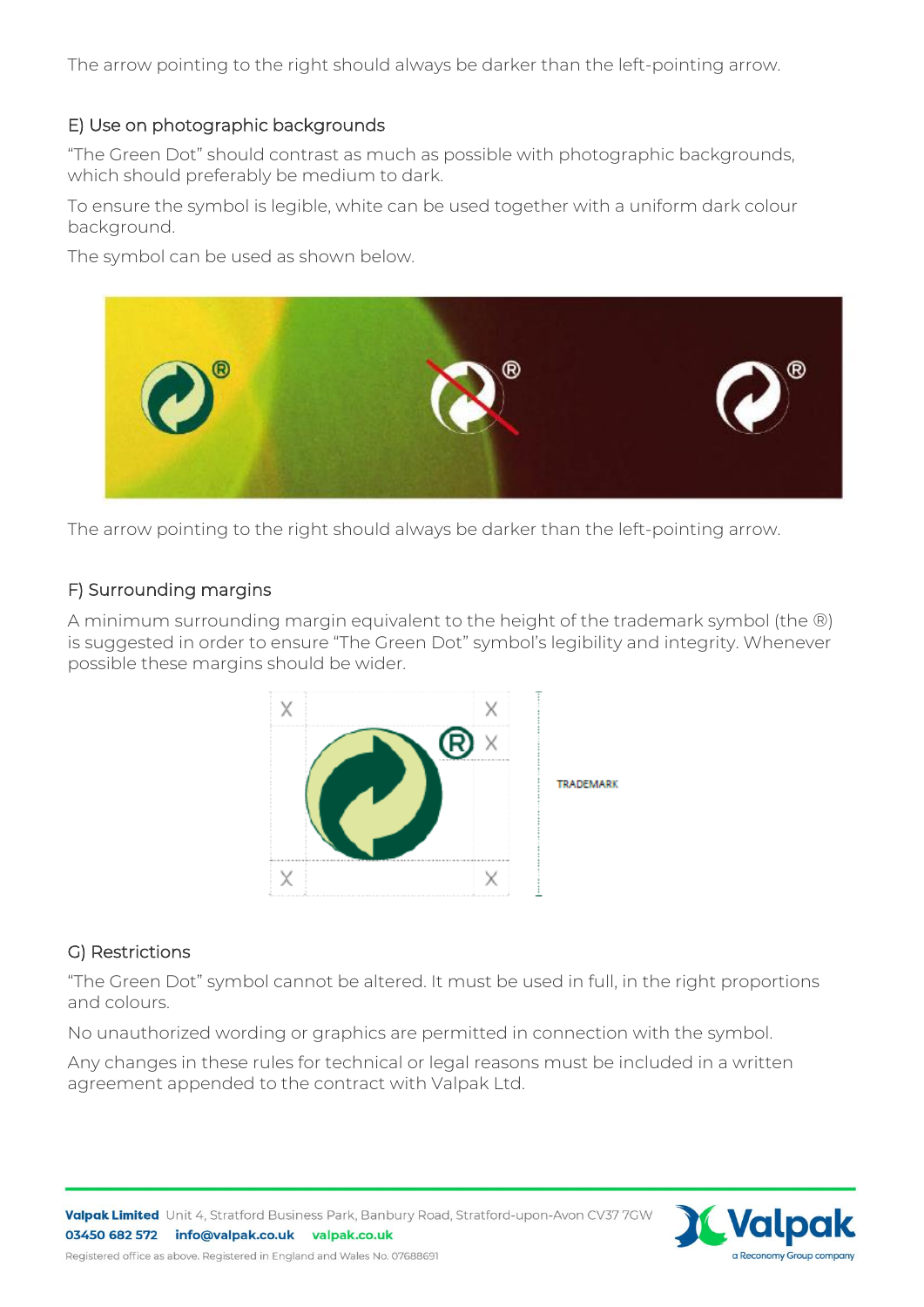#### EXAMPLES OF INCORRECT USE OF "THE GREEN DOT" SYMBOL



#### H) Size

A minimum height of 10 mm is recommended to ensure that "The Green Dot" symbol is identifiable and visible. However, 6 mm can be accepted for small items.

A minimum height of 40 px is recommended for digital use.

NB: Please contact Valpak Ltd if it is necessary for you to use a size smaller than the permitted minimum

#### I) Dimensions and proportions

"The Green Dot" trademark must be instantly visible and identifiable to consumers. Consequently, to ensure it can be easily seen and read, the following proportions should be adhered to\*